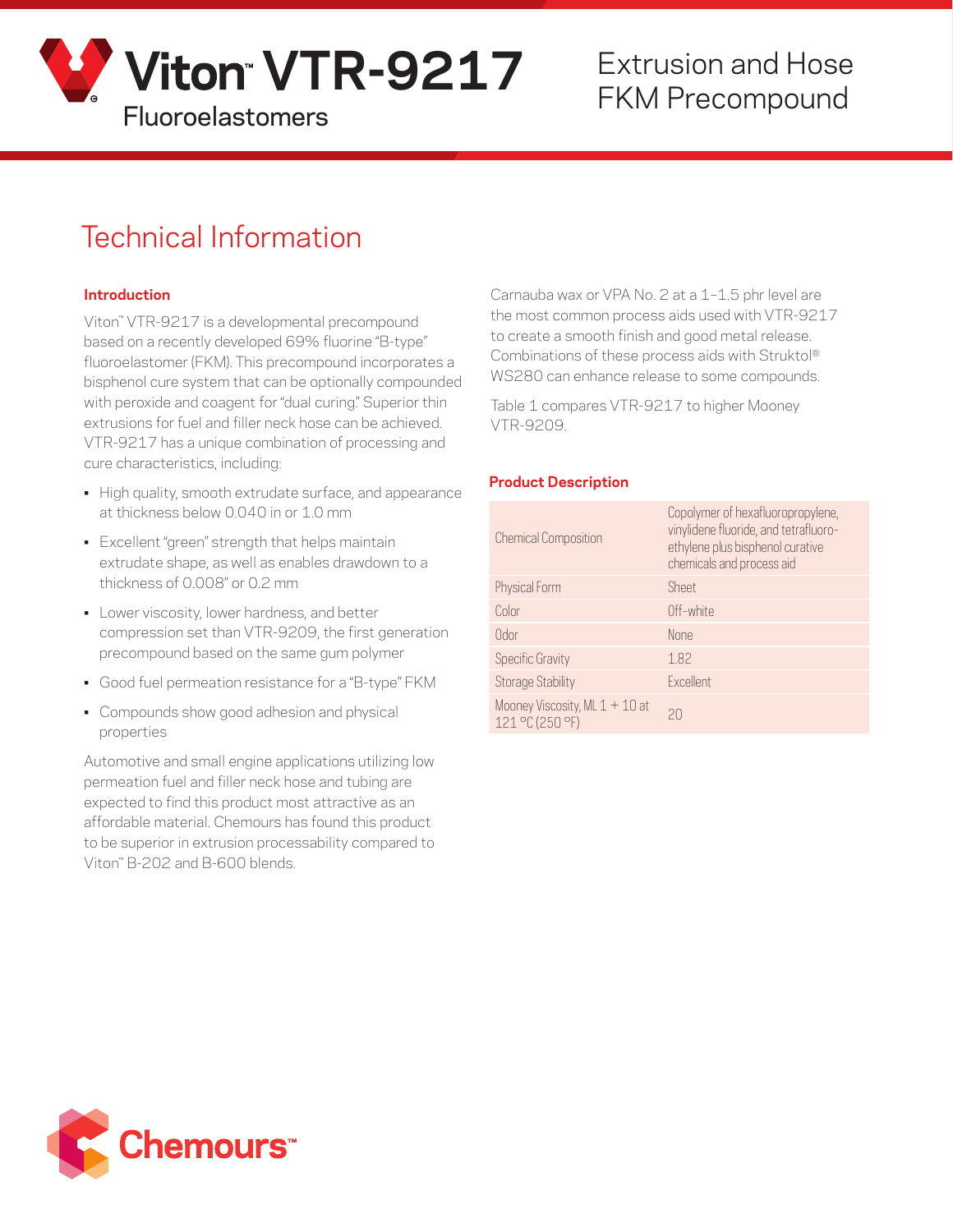### **Table 1. General Properties of Viton™ VTR-9217 Compared with VTR-9209**

|                                                                                   | Viton <sup>"</sup> VTR-9209/Control | Viton" VTR-9217 |  |
|-----------------------------------------------------------------------------------|-------------------------------------|-----------------|--|
| Gum Mooney, ML 1 + 10 at 121 °C (250 °F)                                          | 32                                  | 19              |  |
| Viton" VTR-9209                                                                   | 100                                 |                 |  |
| Viton" VTR-9217                                                                   |                                     | 100             |  |
| Elastomag <sup>®</sup> 170                                                        | 3                                   | 3               |  |
| MT Black (N990)                                                                   | 30                                  | 30              |  |
| Calcium Hydroxide HP-XL                                                           | 6                                   | $6\phantom{.}6$ |  |
| Total phr                                                                         | 139                                 | 139             |  |
| Mooney Scorch at 121 °C (250 °F)                                                  |                                     |                 |  |
| Minimum                                                                           | 32                                  | 27              |  |
| 2 Pt. Rise, min                                                                   | >30                                 | 23.2            |  |
| 5 Pt. Rise, min                                                                   | $\overline{\phantom{0}}$            | >30             |  |
| 10 Pt. Rise, min                                                                  |                                     |                 |  |
| ODR at 162 °C (324 °F), 3° Arc, 100 Range, 30 Min Clock                           |                                     |                 |  |
| M-L, in-lb                                                                        | 13                                  | $11\,$          |  |
| ts-2, min                                                                         | 3.2                                 | 2.3             |  |
| t'50, min                                                                         | 5.5                                 | 3.7             |  |
| t'90, min                                                                         | 6.3                                 | 4.3             |  |
| M-H, in-lb                                                                        | 63                                  | 69              |  |
| MDR2000 at 177 °C (350 °F), 0.5° Arc, 100 Range, 12 Min Clock                     |                                     |                 |  |
| M-L, in-lb                                                                        | 1.5                                 | 1.2             |  |
| ts-2, min                                                                         | 1.3                                 | 0.9             |  |
| t'50, min                                                                         | 1.7                                 | 1.2             |  |
| t'90, min                                                                         | 2.3                                 | 1.5             |  |
| t'95, min                                                                         | 2.7                                 | 1.8             |  |
| M-H, in-lb                                                                        | 17.1                                | 14.7            |  |
| Physical Properties at RT-Original (Cured 30 min at 162 °C [324 °F]-No post-cure) |                                     |                 |  |
| 10% Modulus, MPa                                                                  | 1.2                                 | $0.8\,$         |  |
| 100% Modulus, MPa                                                                 | 3.5                                 | 3.2             |  |
| Tensile Strength, MPa                                                             | $7.9\,$                             | $7.9\,$         |  |
| Elongation, %                                                                     | 359                                 | 302             |  |
| Hardness, A, pts                                                                  | 74                                  | 66              |  |
| Compression Set, Method B, Plied                                                  |                                     |                 |  |
| 70 hr at 70 °C (158 °F)                                                           | 34                                  | 24              |  |
| 70 hr at 150 °C (302 °F)                                                          | 80                                  | 69              |  |
| Fuel Immersions-168 hr at 23 °C (73 °F) (NPC)                                     |                                     |                 |  |
| Fuel C, %VS                                                                       | 3.0                                 | 3.0             |  |
| CM-15 Fuel, %VS                                                                   | 13.7                                | 13.0            |  |
| <b>Specific Gravity</b>                                                           | 1.875                               | 1.84            |  |
| Fuel Permeation-ASTM E91 Thwing Albert Cup-672 hr at 40 °C (104 °F) (NPC)         |                                     |                 |  |
| CE-10, g-mm/m <sup>2</sup> /day                                                   | 33                                  | 40              |  |